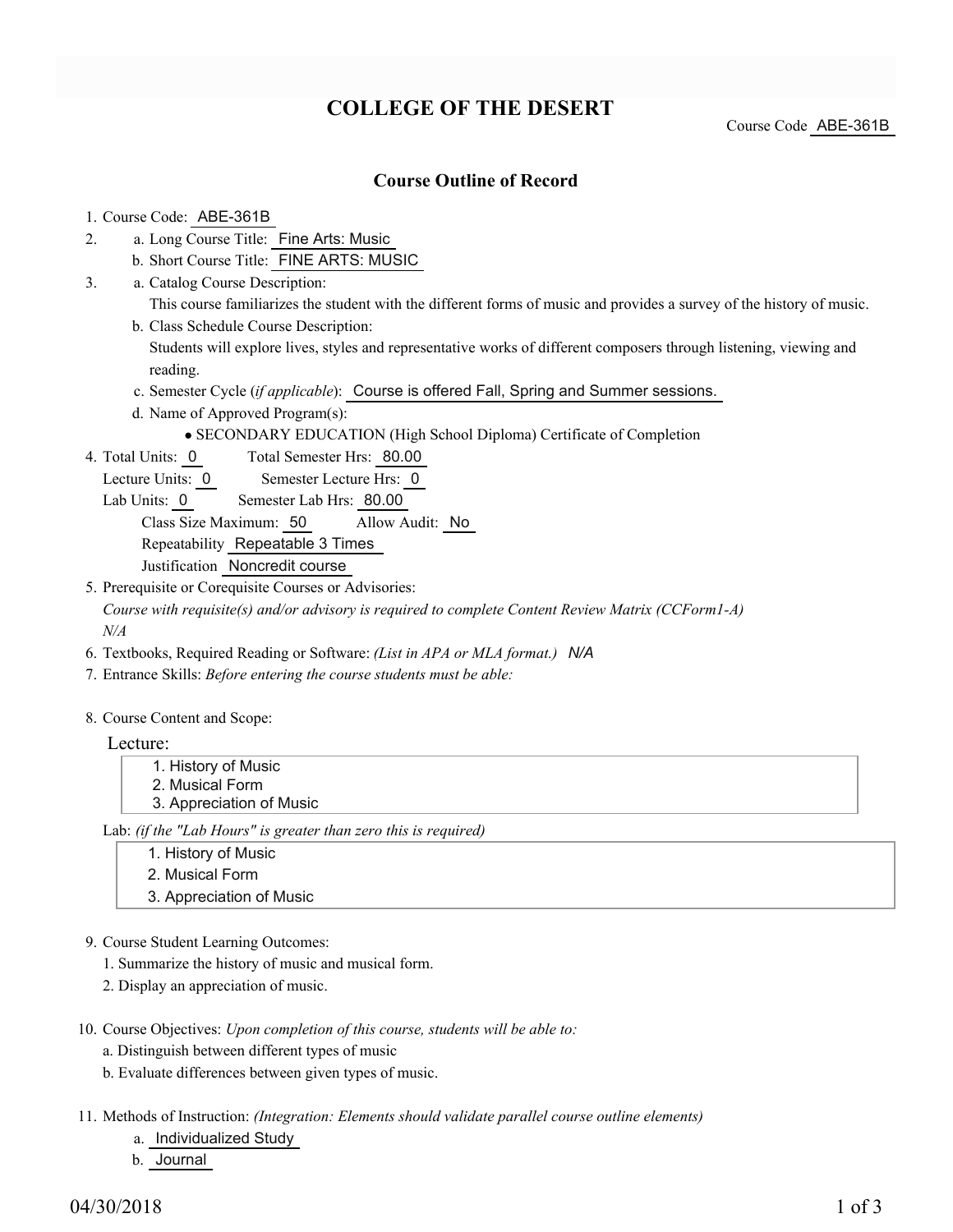# ABE 361B-Fine Arts: Music

| $c_{-}$ | Observation |
|---------|-------------|
|         |             |

### Other Methods:

Independent study units presented in a lab setting.

12. Assignments: (List samples of specific activities/assignments students are expected to complete both in and outside of class.) In Class Hours: 80.00

Outside Class Hours: 0

-

.

- a. In-class Assignments
	- 1. Independent study units presented in a lab setting utilizing student self-selected and instructor-approved books related to music history, form, and appreciation
	- 2. Attendance or listening to an instructor approved musical performance is required
- b. Out-of-class Assignments

13. Methods of Evaluating Student Progress: The student will demonstrate proficiency by:

- Term or research papers
- Product/project development evaluation
- 14. Methods of Evaluating: Additional Assessment Information:

Two researched reports of a minimum of three pages in length.

- 15. Need/Purpose/Rationale -- All courses must meet one or more CCC missions.
	- PO-BS Independent Study Skills Recognize that the responsibility for learning and growth is their own.
	- IO Personal and Professional Development Self-evaluate knowledge, skills, and abilities.
- 16. Comparable Transfer Course

| 10. Comparable Transfer Course                                                                                                      |                    |                                                              |                     |                     |  |
|-------------------------------------------------------------------------------------------------------------------------------------|--------------------|--------------------------------------------------------------|---------------------|---------------------|--|
| <b>University System</b>                                                                                                            | Campus             | <b>Course Number</b>                                         | <b>Course Title</b> | <b>Catalog Year</b> |  |
| 17. Special Materials and/or Equipment Required of Students:                                                                        |                    |                                                              |                     |                     |  |
| <sup>18.</sup> Materials Fees:                                                                                                      | Required Material? |                                                              |                     |                     |  |
| <b>Material or Item</b>                                                                                                             |                    | <b>Cost Per Unit</b>                                         | <b>Total Cost</b>   |                     |  |
| 19. Provide Reasons for the Substantial Modifications or New Course:                                                                |                    |                                                              |                     |                     |  |
| due for review<br>20.<br>a. Cross-Listed Course (Enter Course Code): N/A<br>b. Replacement Course (Enter original Course Code): N/A |                    |                                                              |                     |                     |  |
| 21. Grading Method (choose one): Pass/No Pass Only                                                                                  |                    |                                                              |                     |                     |  |
| 22. MIS Course Data Elements<br>a. Course Control Number [CB00]: CCC000139046                                                       |                    | b. T.O.P. Code [CB03]: 493062.00 - Secondary Education (Grad |                     |                     |  |
|                                                                                                                                     |                    |                                                              |                     |                     |  |

- c. Credit Status [CB04]: N Noncredit
- d. Course Transfer Status [CB05]: C = Non-Transferable
- e. Basic Skills Status [CB08]: 1B = Course is a basic skills course